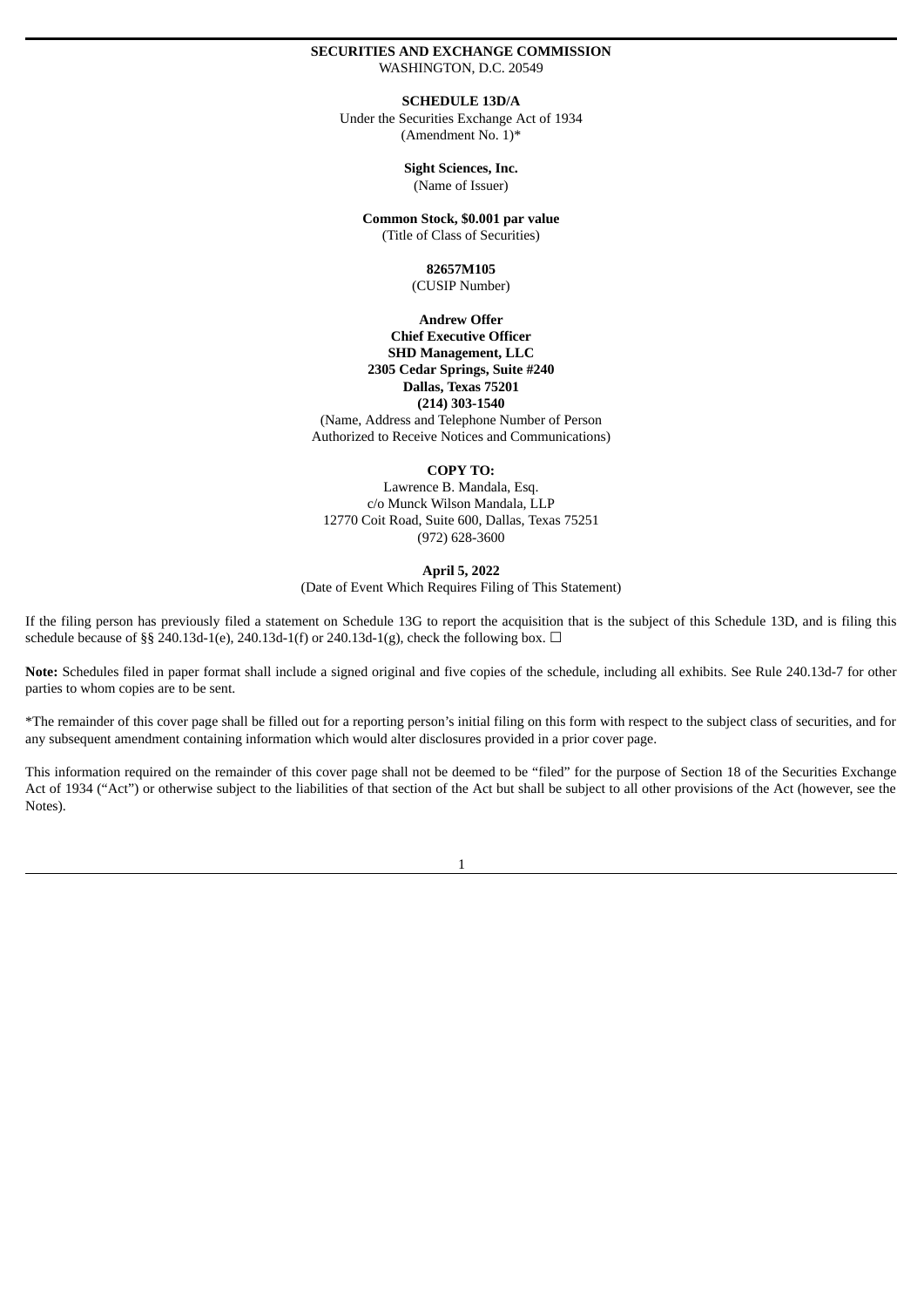| 1                                                                                           | <b>NAME OF REPORTING PERSONS</b>       |                                                         |                                                                     |  |  |
|---------------------------------------------------------------------------------------------|----------------------------------------|---------------------------------------------------------|---------------------------------------------------------------------|--|--|
|                                                                                             | Scientific Health Development II, Ltd. |                                                         |                                                                     |  |  |
| $\overline{2}$                                                                              |                                        | <b>CHECK THE APPROPRIATE BOX IF A MEMBER OF A GROUP</b> |                                                                     |  |  |
|                                                                                             | $(a) \Box (b) \boxtimes$               |                                                         |                                                                     |  |  |
| З                                                                                           | <b>SEC USE ONLY</b>                    |                                                         |                                                                     |  |  |
| 4                                                                                           | <b>SOURCE OF FUNDS</b>                 |                                                         |                                                                     |  |  |
|                                                                                             | WС                                     |                                                         |                                                                     |  |  |
| 5<br>CHECK BOX IF DISCLOSURE OF LEGAL PROCEEDINGS IS REQUIRED PURSUANT TO ITEM 2(d) or 2(e) |                                        |                                                         |                                                                     |  |  |
|                                                                                             |                                        |                                                         |                                                                     |  |  |
| 6                                                                                           |                                        | <b>CITIZENSHIP OR PLACE OF ORGANIZATION</b>             |                                                                     |  |  |
|                                                                                             | Texas                                  |                                                         |                                                                     |  |  |
|                                                                                             | <b>NUMBER OF</b>                       |                                                         | <b>SOLE VOTING POWER</b>                                            |  |  |
|                                                                                             | <b>SHARES</b>                          |                                                         |                                                                     |  |  |
|                                                                                             | <b>BENEFICIALLY</b>                    | 8                                                       | <b>SHARED VOTING POWER</b>                                          |  |  |
|                                                                                             | <b>OWNED BY EACH</b>                   |                                                         | 262.695                                                             |  |  |
|                                                                                             | <b>REPORTING</b>                       |                                                         | <b>SOLE DISPOSITIVE POWER</b>                                       |  |  |
|                                                                                             | <b>PERSON</b>                          |                                                         |                                                                     |  |  |
|                                                                                             | <b>WITH</b>                            | 10                                                      | <b>SHARED DISPOSITIVE POWER</b>                                     |  |  |
|                                                                                             |                                        |                                                         | 262.695                                                             |  |  |
| 11                                                                                          |                                        |                                                         | AGGREGATE AMOUNT BENEFICIALLY OWNED BY EACH REPORTING PERSON        |  |  |
|                                                                                             | 262.695                                |                                                         |                                                                     |  |  |
| 12                                                                                          |                                        |                                                         | CHECK BOX IF THE AGGREGATE AMOUNT IN ROW 11 EXCLUDES CERTAIN SHARES |  |  |
|                                                                                             |                                        |                                                         |                                                                     |  |  |
| 13                                                                                          |                                        |                                                         | <b>PERCENT OF CLASS REPRESENTED BY AMOUNT IN ROW 11</b>             |  |  |
|                                                                                             | 0.55%                                  |                                                         |                                                                     |  |  |
| 14                                                                                          |                                        | <b>TYPE OF REPORTING PERSON</b>                         |                                                                     |  |  |
| PN                                                                                          |                                        |                                                         |                                                                     |  |  |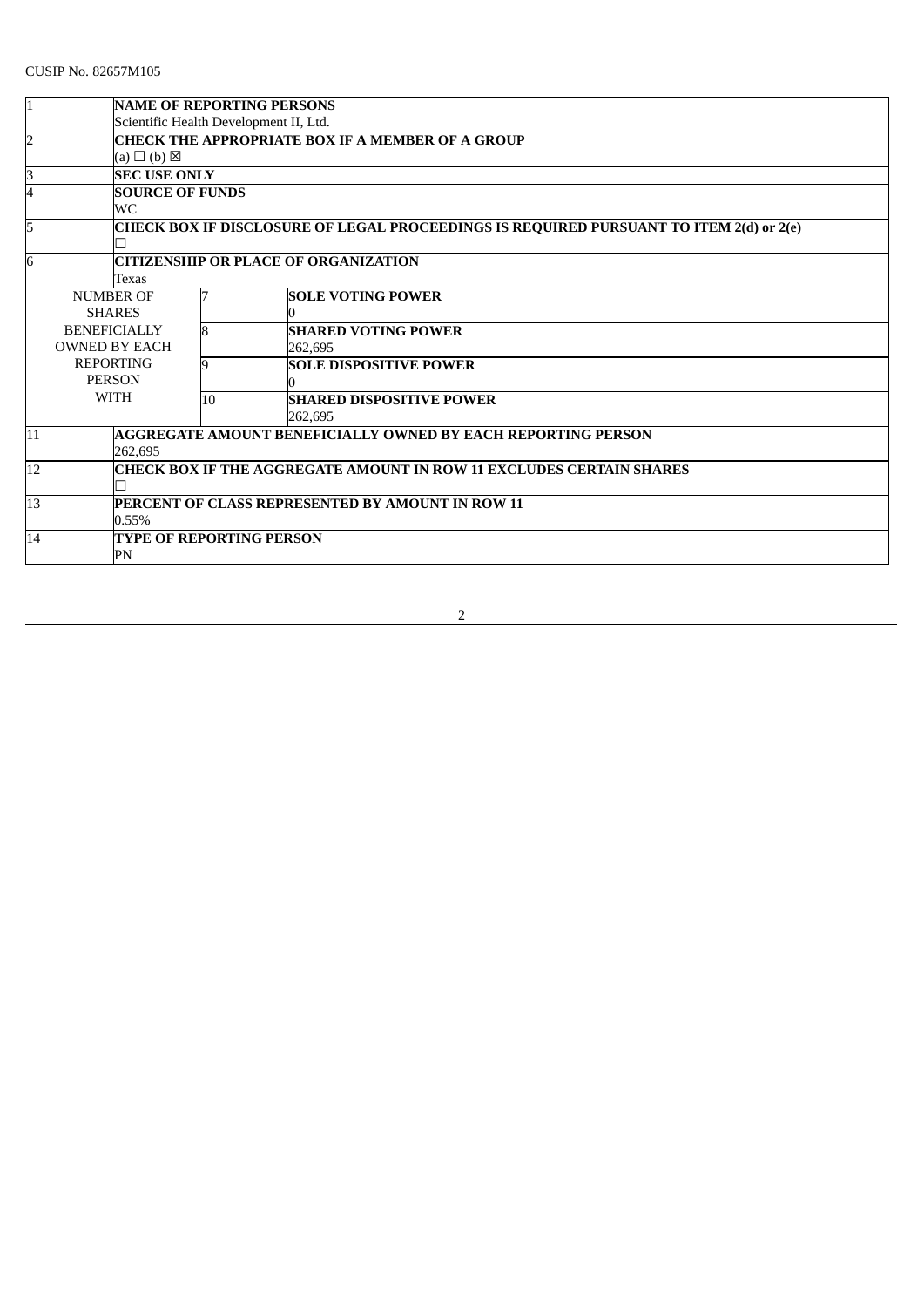| <b>NAME OF REPORTING PERSONS</b>                                                            |                      |                                                                     |    |                                                                     |  |  |
|---------------------------------------------------------------------------------------------|----------------------|---------------------------------------------------------------------|----|---------------------------------------------------------------------|--|--|
|                                                                                             |                      | SHD GP II, LLC                                                      |    |                                                                     |  |  |
| <b>CHECK THE APPROPRIATE BOX IF A MEMBER OF A GROUP</b><br>2                                |                      |                                                                     |    |                                                                     |  |  |
|                                                                                             |                      | $(a) \Box (b) \boxtimes$                                            |    |                                                                     |  |  |
| ß.                                                                                          |                      | <b>SEC USE ONLY</b>                                                 |    |                                                                     |  |  |
| <b>SOURCE OF FUNDS</b><br>4                                                                 |                      |                                                                     |    |                                                                     |  |  |
|                                                                                             | AF                   |                                                                     |    |                                                                     |  |  |
| CHECK BOX IF DISCLOSURE OF LEGAL PROCEEDINGS IS REQUIRED PURSUANT TO ITEM 2(d) or 2(e)<br>5 |                      |                                                                     |    |                                                                     |  |  |
|                                                                                             |                      |                                                                     |    |                                                                     |  |  |
| 6                                                                                           |                      |                                                                     |    | <b>CITIZENSHIP OR PLACE OF ORGANIZATION</b>                         |  |  |
|                                                                                             |                      | Texas                                                               |    |                                                                     |  |  |
|                                                                                             | <b>NUMBER OF</b>     |                                                                     |    | <b>SOLE VOTING POWER</b>                                            |  |  |
|                                                                                             | <b>SHARES</b>        |                                                                     |    | $\Omega$                                                            |  |  |
|                                                                                             | <b>BENEFICIALLY</b>  |                                                                     |    | <b>SHARED VOTING POWER</b>                                          |  |  |
|                                                                                             | <b>OWNED BY EACH</b> |                                                                     |    | 262.695                                                             |  |  |
|                                                                                             | <b>REPORTING</b>     |                                                                     | q  | <b>SOLE DISPOSITIVE POWER</b>                                       |  |  |
|                                                                                             | <b>PERSON</b>        |                                                                     |    |                                                                     |  |  |
|                                                                                             | <b>WITH</b>          |                                                                     | 10 | <b>SHARED DISPOSITIVE POWER</b>                                     |  |  |
|                                                                                             |                      |                                                                     |    | 262,695                                                             |  |  |
| 11                                                                                          |                      |                                                                     |    | <b>AGGREGATE AMOUNT BENEFICIALLY OWNED BY EACH REPORTING PERSON</b> |  |  |
|                                                                                             | 262.695              |                                                                     |    |                                                                     |  |  |
| 12                                                                                          |                      | CHECK BOX IF THE AGGREGATE AMOUNT IN ROW 11 EXCLUDES CERTAIN SHARES |    |                                                                     |  |  |
|                                                                                             |                      |                                                                     |    |                                                                     |  |  |
| PERCENT OF CLASS REPRESENTED BY AMOUNT IN ROW 11<br>13                                      |                      |                                                                     |    |                                                                     |  |  |
|                                                                                             |                      | $0.55\%$                                                            |    |                                                                     |  |  |
| TYPE OF REPORTING PERSON<br>14                                                              |                      |                                                                     |    |                                                                     |  |  |
| OO                                                                                          |                      |                                                                     |    |                                                                     |  |  |

<u>a shekara ta 1989 a shekara ta 1981 a shekara ta 1981 a shekara ta 1981 a shekara ta 1981 a shekara ta 1981 a</u>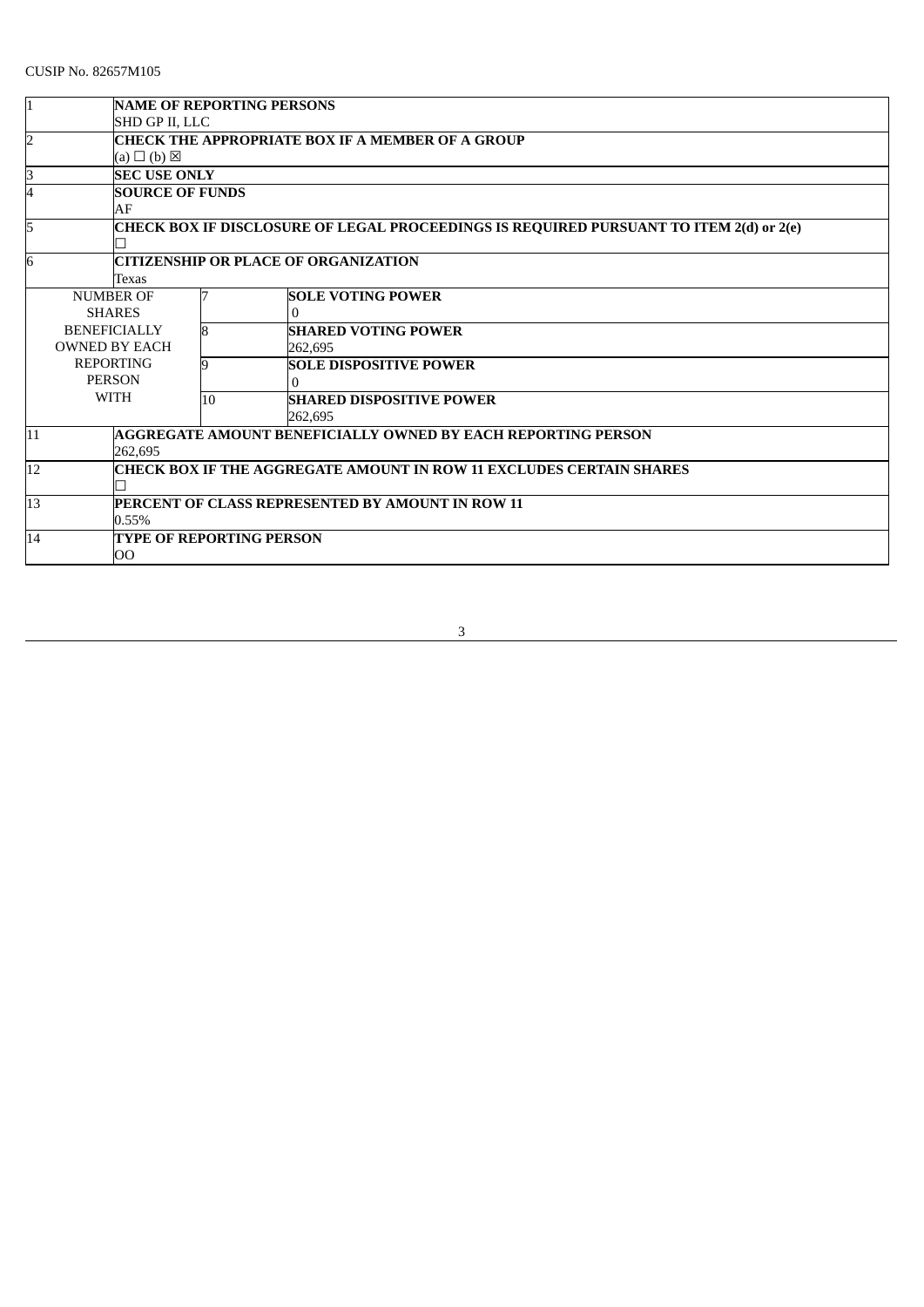| 1                                                |                                                                     | <b>NAME OF REPORTING PERSONS</b>                        |                                                                                        |  |  |  |
|--------------------------------------------------|---------------------------------------------------------------------|---------------------------------------------------------|----------------------------------------------------------------------------------------|--|--|--|
|                                                  | SHD Management, LLC                                                 |                                                         |                                                                                        |  |  |  |
| $\overline{2}$                                   |                                                                     | <b>CHECK THE APPROPRIATE BOX IF A MEMBER OF A GROUP</b> |                                                                                        |  |  |  |
|                                                  | $(a) \Box (b) \boxtimes$                                            |                                                         |                                                                                        |  |  |  |
| 3                                                | <b>SEC USE ONLY</b>                                                 |                                                         |                                                                                        |  |  |  |
| 4                                                |                                                                     | <b>SOURCE OF FUNDS</b>                                  |                                                                                        |  |  |  |
|                                                  | AF                                                                  |                                                         |                                                                                        |  |  |  |
| 5                                                |                                                                     |                                                         | CHECK BOX IF DISCLOSURE OF LEGAL PROCEEDINGS IS REQUIRED PURSUANT TO ITEM 2(d) or 2(e) |  |  |  |
|                                                  |                                                                     |                                                         |                                                                                        |  |  |  |
| 6<br><b>CITIZENSHIP OR PLACE OF ORGANIZATION</b> |                                                                     |                                                         |                                                                                        |  |  |  |
|                                                  | Texas                                                               |                                                         |                                                                                        |  |  |  |
|                                                  | <b>NUMBER OF</b>                                                    |                                                         | <b>SOLE VOTING POWER</b>                                                               |  |  |  |
|                                                  | <b>SHARES</b>                                                       |                                                         |                                                                                        |  |  |  |
|                                                  | <b>BENEFICIALLY</b>                                                 | l8                                                      | <b>SHARED VOTING POWER</b>                                                             |  |  |  |
|                                                  | <b>OWNED BY EACH</b>                                                |                                                         |                                                                                        |  |  |  |
|                                                  | <b>REPORTING</b>                                                    |                                                         | 262,695                                                                                |  |  |  |
|                                                  | <b>PERSON</b>                                                       | q                                                       | <b>SOLE DISPOSITIVE POWER</b>                                                          |  |  |  |
| <b>WITH</b>                                      |                                                                     |                                                         |                                                                                        |  |  |  |
|                                                  |                                                                     |                                                         |                                                                                        |  |  |  |
|                                                  |                                                                     | 10                                                      | <b>SHARED DISPOSITIVE POWER</b>                                                        |  |  |  |
|                                                  |                                                                     |                                                         |                                                                                        |  |  |  |
|                                                  |                                                                     |                                                         | 262.695                                                                                |  |  |  |
| 11                                               |                                                                     |                                                         | AGGREGATE AMOUNT BENEFICIALLY OWNED BY EACH REPORTING PERSON                           |  |  |  |
|                                                  | 262.695                                                             |                                                         |                                                                                        |  |  |  |
| 12                                               | CHECK BOX IF THE AGGREGATE AMOUNT IN ROW 11 EXCLUDES CERTAIN SHARES |                                                         |                                                                                        |  |  |  |
|                                                  |                                                                     |                                                         |                                                                                        |  |  |  |
| 13                                               |                                                                     |                                                         | PERCENT OF CLASS REPRESENTED BY AMOUNT IN ROW 11                                       |  |  |  |
|                                                  | 0.55%                                                               |                                                         |                                                                                        |  |  |  |
| 14                                               |                                                                     |                                                         | <b>TYPE OF REPORTING PERSON</b>                                                        |  |  |  |
|                                                  | IA, OO                                                              |                                                         |                                                                                        |  |  |  |

4

<u> 1980 - Johann Barn, mars ar breithinn ar chuid ann an t-Alban ann an t-Alban ann an t-Alban ann an t-Alban a</u>

<u> 1980 - Johann Barn, mars an t-Amerikaansk politiker (</u>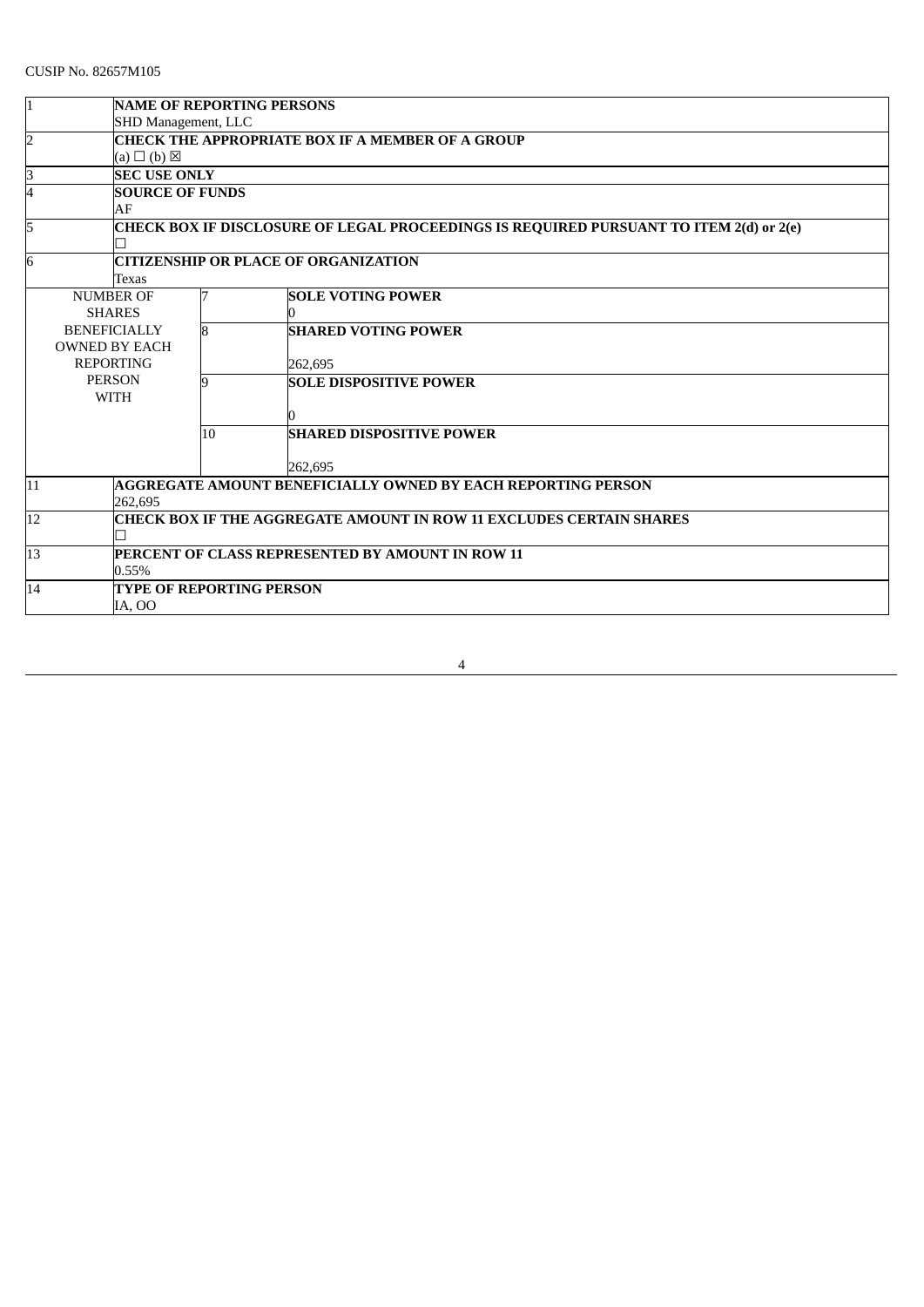| <b>NAME OF REPORTING PERSONS</b><br>I1                                    |                          |                                                                                        |                                                              |  |  |
|---------------------------------------------------------------------------|--------------------------|----------------------------------------------------------------------------------------|--------------------------------------------------------------|--|--|
|                                                                           | Andrew Offer             |                                                                                        |                                                              |  |  |
| CHECK THE APPROPRIATE BOX IF A MEMBER OF A GROUP<br>2                     |                          |                                                                                        |                                                              |  |  |
|                                                                           | $(a) \Box (b) \boxtimes$ |                                                                                        |                                                              |  |  |
| ß                                                                         | <b>SEC USE ONLY</b>      |                                                                                        |                                                              |  |  |
| 4                                                                         |                          | <b>SOURCE OF FUNDS</b>                                                                 |                                                              |  |  |
|                                                                           | AF. PF                   |                                                                                        |                                                              |  |  |
| 5                                                                         |                          | CHECK BOX IF DISCLOSURE OF LEGAL PROCEEDINGS IS REQUIRED PURSUANT TO ITEM 2(d) or 2(e) |                                                              |  |  |
|                                                                           |                          |                                                                                        |                                                              |  |  |
| 6                                                                         |                          |                                                                                        | CITIZENSHIP OR PLACE OF ORGANIZATION                         |  |  |
|                                                                           | Texas                    |                                                                                        |                                                              |  |  |
|                                                                           | <b>NUMBER OF</b>         |                                                                                        | <b>SOLE VOTING POWER</b>                                     |  |  |
|                                                                           | <b>SHARES</b>            |                                                                                        | 3.162                                                        |  |  |
|                                                                           | <b>BENEFICIALLY</b>      |                                                                                        | <b>SHARED VOTING POWER</b>                                   |  |  |
|                                                                           | <b>OWNED BY EACH</b>     |                                                                                        | 262.695                                                      |  |  |
|                                                                           | <b>REPORTING</b>         |                                                                                        | <b>SOLE DISPOSITIVE POWER</b>                                |  |  |
|                                                                           | <b>PERSON</b>            |                                                                                        | 3.162                                                        |  |  |
|                                                                           | <b>WITH</b>              | 10                                                                                     | <b>SHARED DISPOSITIVE POWER</b>                              |  |  |
|                                                                           |                          |                                                                                        | 262,695                                                      |  |  |
| 11                                                                        |                          |                                                                                        | AGGREGATE AMOUNT BENEFICIALLY OWNED BY EACH REPORTING PERSON |  |  |
|                                                                           | 265.857                  |                                                                                        |                                                              |  |  |
| CHECK BOX IF THE AGGREGATE AMOUNT IN ROW 11 EXCLUDES CERTAIN SHARES<br>12 |                          |                                                                                        |                                                              |  |  |
|                                                                           |                          |                                                                                        |                                                              |  |  |
| 13<br>PERCENT OF CLASS REPRESENTED BY AMOUNT IN ROW 11                    |                          |                                                                                        |                                                              |  |  |
|                                                                           | 0.56%                    |                                                                                        |                                                              |  |  |
| 14                                                                        |                          | <b>TYPE OF REPORTING PERSON</b>                                                        |                                                              |  |  |
|                                                                           | HC, IN                   |                                                                                        |                                                              |  |  |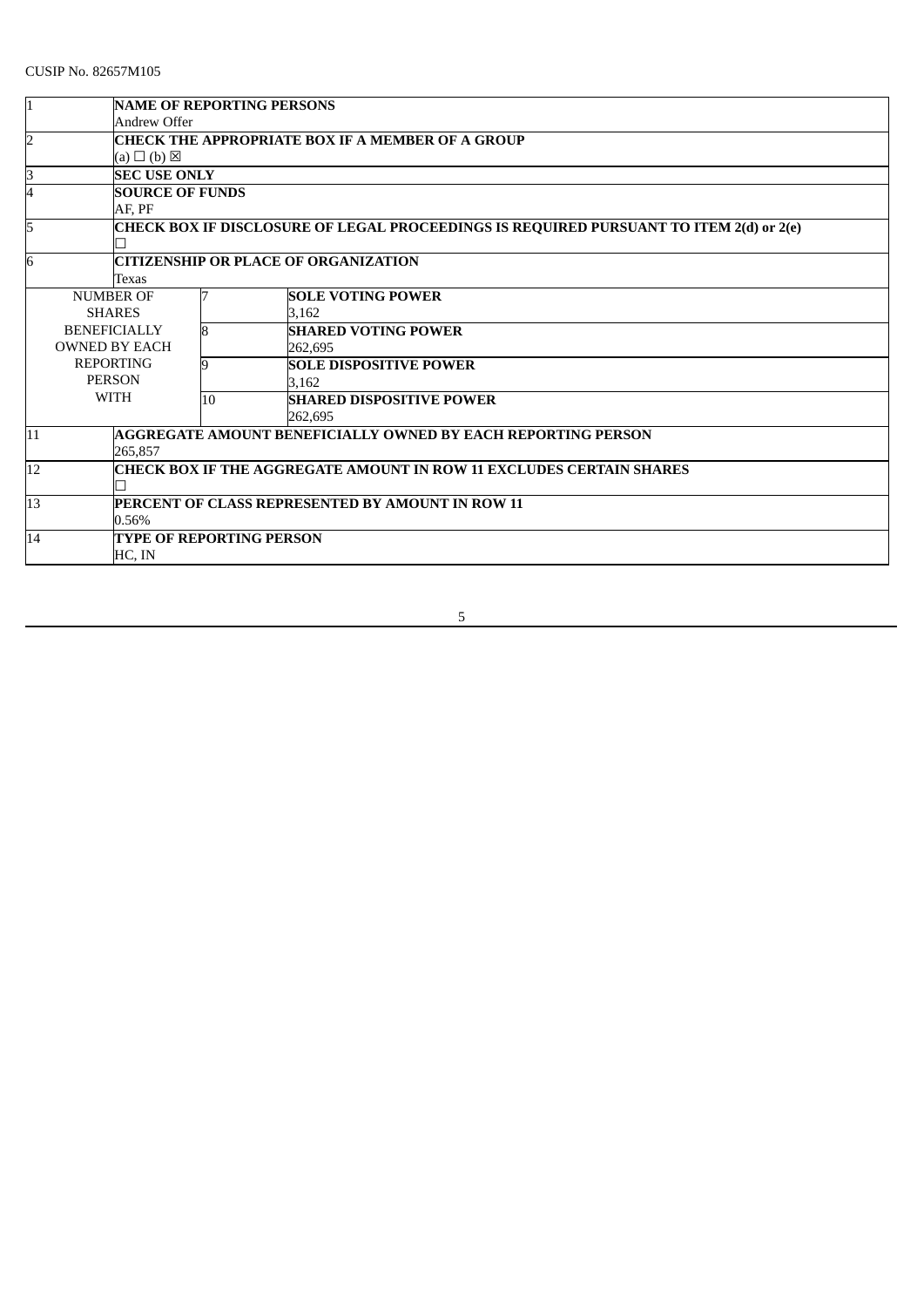|                                                                                             | <b>NAME OF REPORTING PERSONS</b>                                           |    |                                                                     |  |  |
|---------------------------------------------------------------------------------------------|----------------------------------------------------------------------------|----|---------------------------------------------------------------------|--|--|
|                                                                                             | Philip J. Romano                                                           |    |                                                                     |  |  |
| $\overline{2}$                                                                              | CHECK THE APPROPRIATE BOX IF A MEMBER OF A GROUP                           |    |                                                                     |  |  |
|                                                                                             | $(a) \Box (b) \boxtimes$                                                   |    |                                                                     |  |  |
| $\overline{\mathbf{3}}$                                                                     | <b>SEC USE ONLY</b>                                                        |    |                                                                     |  |  |
| 4                                                                                           | <b>SOURCE OF FUNDS</b>                                                     |    |                                                                     |  |  |
|                                                                                             | AF. PF                                                                     |    |                                                                     |  |  |
| 5<br>CHECK BOX IF DISCLOSURE OF LEGAL PROCEEDINGS IS REQUIRED PURSUANT TO ITEM 2(d) or 2(e) |                                                                            |    |                                                                     |  |  |
|                                                                                             |                                                                            |    |                                                                     |  |  |
| 6<br>CITIZENSHIP OR PLACE OF ORGANIZATION                                                   |                                                                            |    |                                                                     |  |  |
|                                                                                             | Texas                                                                      |    |                                                                     |  |  |
|                                                                                             | <b>NUMBER OF</b>                                                           |    | <b>SOLE VOTING POWER</b>                                            |  |  |
|                                                                                             | <b>SHARES</b>                                                              |    | 209.412                                                             |  |  |
|                                                                                             | <b>BENEFICIALLY</b>                                                        | 8  | <b>SHARED VOTING POWER</b>                                          |  |  |
|                                                                                             | <b>OWNED BY EACH</b>                                                       |    | 262.695                                                             |  |  |
|                                                                                             | <b>REPORTING</b>                                                           | 9  | <b>SOLE DISPOSITIVE POWER</b>                                       |  |  |
|                                                                                             | <b>PERSON</b>                                                              |    | 209.412                                                             |  |  |
|                                                                                             | <b>WITH</b>                                                                | 10 | <b>SHARED DISPOSITIVE POWER</b>                                     |  |  |
|                                                                                             |                                                                            |    | 262.695                                                             |  |  |
| 11                                                                                          |                                                                            |    | <b>AGGREGATE AMOUNT BENEFICIALLY OWNED BY EACH REPORTING PERSON</b> |  |  |
|                                                                                             | 472.107                                                                    |    |                                                                     |  |  |
| 12                                                                                          | <b>CHECK BOX IF THE AGGREGATE AMOUNT IN ROW 11 EXCLUDES CERTAIN SHARES</b> |    |                                                                     |  |  |
|                                                                                             |                                                                            |    |                                                                     |  |  |
| 13                                                                                          |                                                                            |    | PERCENT OF CLASS REPRESENTED BY AMOUNT IN ROW 11                    |  |  |
|                                                                                             | 0.99%                                                                      |    |                                                                     |  |  |
| 14                                                                                          | <b>TYPE OF REPORTING PERSON</b>                                            |    |                                                                     |  |  |
|                                                                                             | HC, IN                                                                     |    |                                                                     |  |  |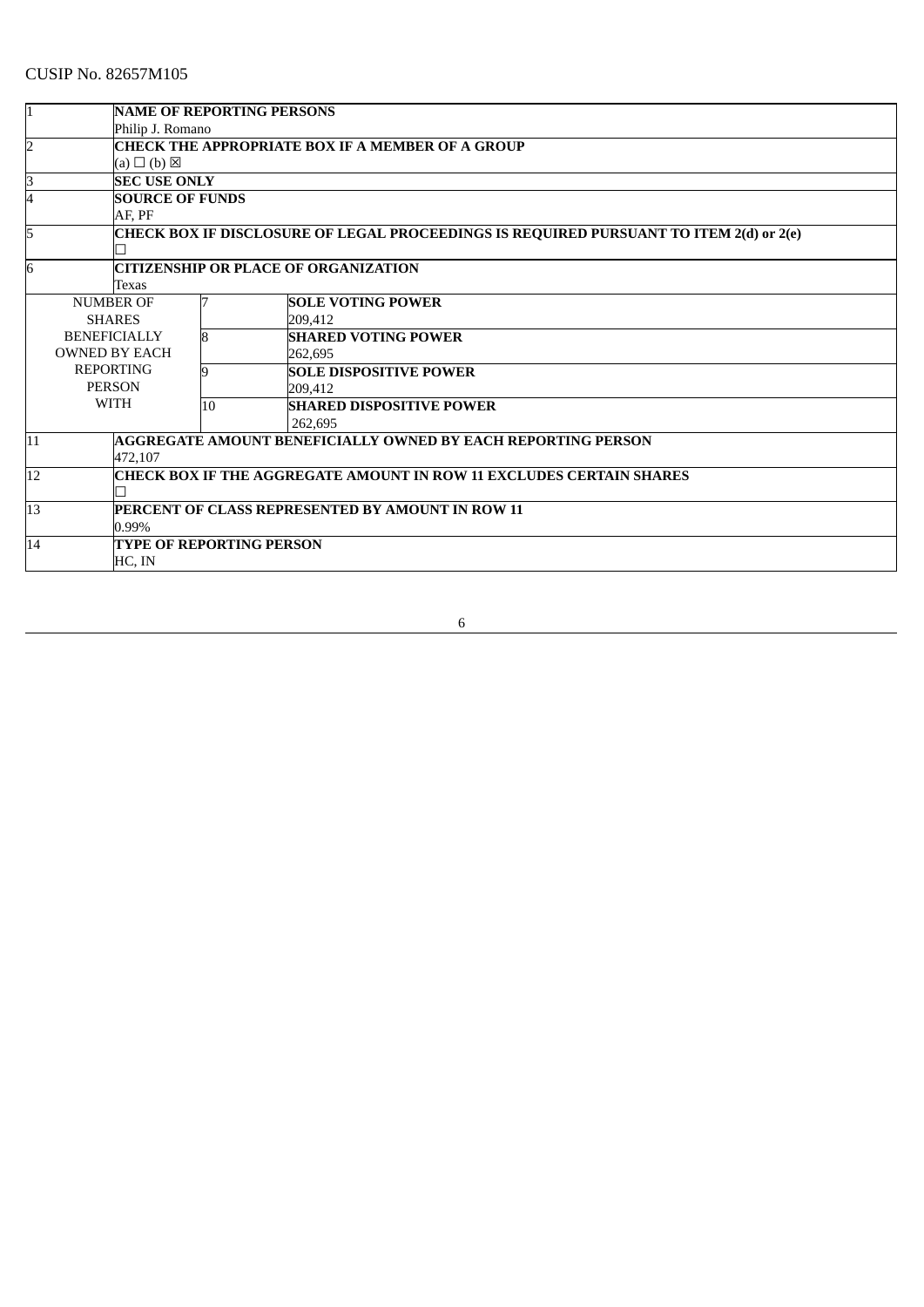|                                                                                             | <b>NAME OF REPORTING PERSONS</b><br><b>J. Stuart Fitts</b> |                                                                            |                                                              |  |  |
|---------------------------------------------------------------------------------------------|------------------------------------------------------------|----------------------------------------------------------------------------|--------------------------------------------------------------|--|--|
| $\overline{2}$                                                                              | CHECK THE APPROPRIATE BOX IF A MEMBER OF A GROUP           |                                                                            |                                                              |  |  |
|                                                                                             | $(a) \Box (b) \boxtimes$                                   |                                                                            |                                                              |  |  |
| З                                                                                           | <b>SEC USE ONLY</b>                                        |                                                                            |                                                              |  |  |
| 4                                                                                           | <b>SOURCE OF FUNDS</b>                                     |                                                                            |                                                              |  |  |
|                                                                                             | AF, PF                                                     |                                                                            |                                                              |  |  |
| 5<br>CHECK BOX IF DISCLOSURE OF LEGAL PROCEEDINGS IS REQUIRED PURSUANT TO ITEM 2(d) or 2(e) |                                                            |                                                                            |                                                              |  |  |
|                                                                                             |                                                            |                                                                            |                                                              |  |  |
| 6<br>CITIZENSHIP OR PLACE OF ORGANIZATION                                                   |                                                            |                                                                            |                                                              |  |  |
|                                                                                             | Texas                                                      |                                                                            |                                                              |  |  |
|                                                                                             | <b>NUMBER OF</b>                                           |                                                                            | <b>SOLE VOTING POWER</b>                                     |  |  |
|                                                                                             | <b>SHARES</b>                                              |                                                                            | 174.582                                                      |  |  |
|                                                                                             | <b>BENEFICIALLY</b>                                        | 8                                                                          | <b>SHARED VOTING POWER</b>                                   |  |  |
|                                                                                             | <b>OWNED BY EACH</b>                                       |                                                                            | 262.695                                                      |  |  |
|                                                                                             | <b>REPORTING</b>                                           | 9                                                                          | <b>SOLE DISPOSITIVE POWER</b>                                |  |  |
|                                                                                             | <b>PERSON</b>                                              |                                                                            | 174.582                                                      |  |  |
|                                                                                             | <b>WITH</b>                                                | 10                                                                         | <b>SHARED DISPOSITIVE POWER</b>                              |  |  |
|                                                                                             |                                                            |                                                                            | 262,695                                                      |  |  |
| 11                                                                                          |                                                            |                                                                            | AGGREGATE AMOUNT BENEFICIALLY OWNED BY EACH REPORTING PERSON |  |  |
|                                                                                             | 437.277                                                    |                                                                            |                                                              |  |  |
| 12                                                                                          |                                                            | <b>CHECK BOX IF THE AGGREGATE AMOUNT IN ROW 11 EXCLUDES CERTAIN SHARES</b> |                                                              |  |  |
|                                                                                             |                                                            |                                                                            |                                                              |  |  |
| 13                                                                                          | PERCENT OF CLASS REPRESENTED BY AMOUNT IN ROW 11           |                                                                            |                                                              |  |  |
|                                                                                             | 0.92%                                                      |                                                                            |                                                              |  |  |
| 14                                                                                          |                                                            | TYPE OF REPORTING PERSON                                                   |                                                              |  |  |
|                                                                                             | HC, IN                                                     |                                                                            |                                                              |  |  |

<u>т собрание представители при принцип на представители при принцип на принцепители на принцепители на принцепи<br>В 1990 године при принцепители при принцепители на принцепители на принцепители на принцепители на принцепител</u>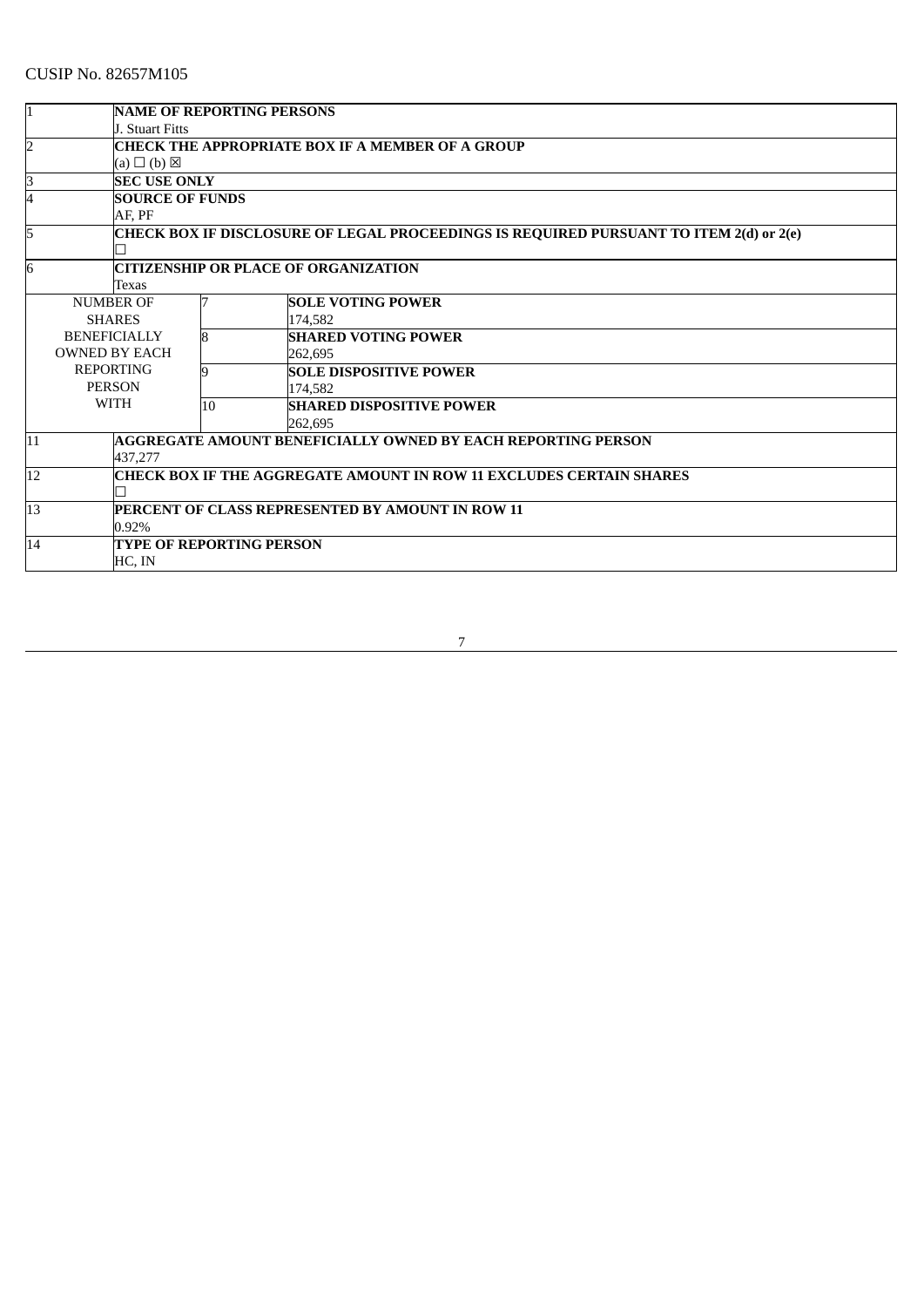## **ITEM 1. SECURITY AND ISSUER**

This Amendment No. 1 ("Amendment No. 1") amends and supplements the Schedule 13D filed with the Securities and Exchange Commission (the "SEC") on July 14, 2021 (the "Schedule 13D") relating to the common stock, par value \$0.001 per share (the "Common Stock") of Sight Sciences, Inc. Capitalized terms used in this Amendment without definition shall have the meanings ascribed to them in the Schedule 13D.

#### **ITEM 2. IDENTITY AND BACKGROUD**

The second and third paragraphs of Item 2(a) of the Schedule 13D are hereby amended and restated in its entirety as follows:

The Common Stock reported herein includes 262,695 shares held by the Fund, of which 241,631 are currently restricted. Upon termination of the transfer restrictions, 234,749 will be distributed to SHD II Class B, LLC and 6,882 will be distributed to Andrew Offer. The Fund disclaims all beneficial interest in the above described restricted shares. The Common Stock reported herein also includes 3,162 shares held by Andrew Offer, individually, 195,912 shares held by Samson Investments, LLC and beneficially owned by Philip J. Romano, 13,500 shares held by L3J, LLC and beneficially owned by Philip J. Romano, 153,500 shares held by EGF Investments. L.P. and beneficially owned by J. Stuart Fitts, and 21,082 shares held by E. Grant Fitts 1994 Grandchildren's Trust and beneficially owned by J. Stuart Fitts. SHD GP II is the general partner of the Fund. Andrew Offer, Philip J. Romano, and J. Stuart Fitts are the managers and controlling persons of SHD GP II. SHD Management serves as the manager of the Fund. Andrew Offer serves as chief executive officer of SHD Management, and Andrew Offer, Philip J. Romano and J. Stuart Fitts are the managers and controlling persons of SHD Management. SHD GP II, SHD Management, Andrew Offer, Philip J. Romano, and J. Stuart Fitts each may be deemed a beneficial owner, for purposes of Section 13(d) of the Act, of any securities of the Issuer held by the Fund. Andrew Offer was a member of the Issuer's Board of Directors prior to March 4, 2022. Philip J. Romano is the manager of Samson Investments, LLC. J. Stuart Fitts is the manager of the general partner of EGF Investments. L.P. and the trustee of E. Grant Fitts 1994 Grandchildren's Trust.

As general partner of the Fund, SHD GP II may be deemed the beneficial owner for purposes of the Act of any securities of the Issuer beneficially owned by the Fund. As managers of SHD GP II, Andrew Offer, Philip J. Romano, and J. Stuart Fitts may be deemed beneficial owners for purposes of the Act of any securities of the Issuer beneficially owned by SHD GP II. As managers of SHD Management, Andrew Offer, Philip J. Romano and J. Stuart Fitts may be deemed beneficial owners for purposes of the Act of any securities of the Issuer beneficially owned by SHD Management. As managers of SHD II Class B, LLC, Philip J. Romano and J. Stuart Fitts may be deemed beneficial owners for purposes of the Act of any securities of the Issuer beneficially owned by SHD II Class B, LLC. As manager of Samson Investments, LLC and a member of L3J, LLC, Philip J. Romano may be deemed the beneficial owner for purposes of the Act of any securities of the Issuer beneficially owned by Samson Investments, LLC and L3J, LLC. As manager of the general partner of EGF Investments, L.P. and trustee of E. Grant Fitts 1994 Grandchildren's Trust, J. Stuart Fitts may be deemed the beneficial owner for purposes of the Act of any securities of the Issuer beneficially owned by EGF Investments, L.P. and E. Grant Fitts 1994 Grandchildren's Trust, respectively.

#### **ITEM 4. PURPOSE OF TRANSACTION**

Item 4 of Schedule 13D is hereby amended to include the following paragraph:

On or about April 5, 2022, the Fund distributed 2,092,367 shares of Common Stock of the Issuer to its Class A limited partners and its Class B limited partner. The Fund retained 262,695 shares of Common Stock of the Issuer, of which 241,631 are currently restricted and will be distributed as described in Item 2 upon termination of the transfer restrictions. Schedule A sets forth all transactions with respect to the distribution of shares of Common Stock by the Fund to Affiliates of the other Reporting Persons and is incorporated herein by reference.

#### **ITEM 5. INTEREST IN SECURITIES OF THE ISSUER**

Item 5 of Schedule 13D is hereby amended as follows:

- a) The information set forth in rows 11 and 13 of the cover pages to this Schedule 13D is incorporated by reference. The percentages set forth in row 13 are based on 47,586,682 outstanding shares of Common Stock as of March 18, 2022, as reported in the Issuer's Annual Report on Form 10-K for the year ended December 31, 2021, filed with the SEC.
- e) Date each of the Reporting Persons ceased to be a 5% Owner: April 5, 2022.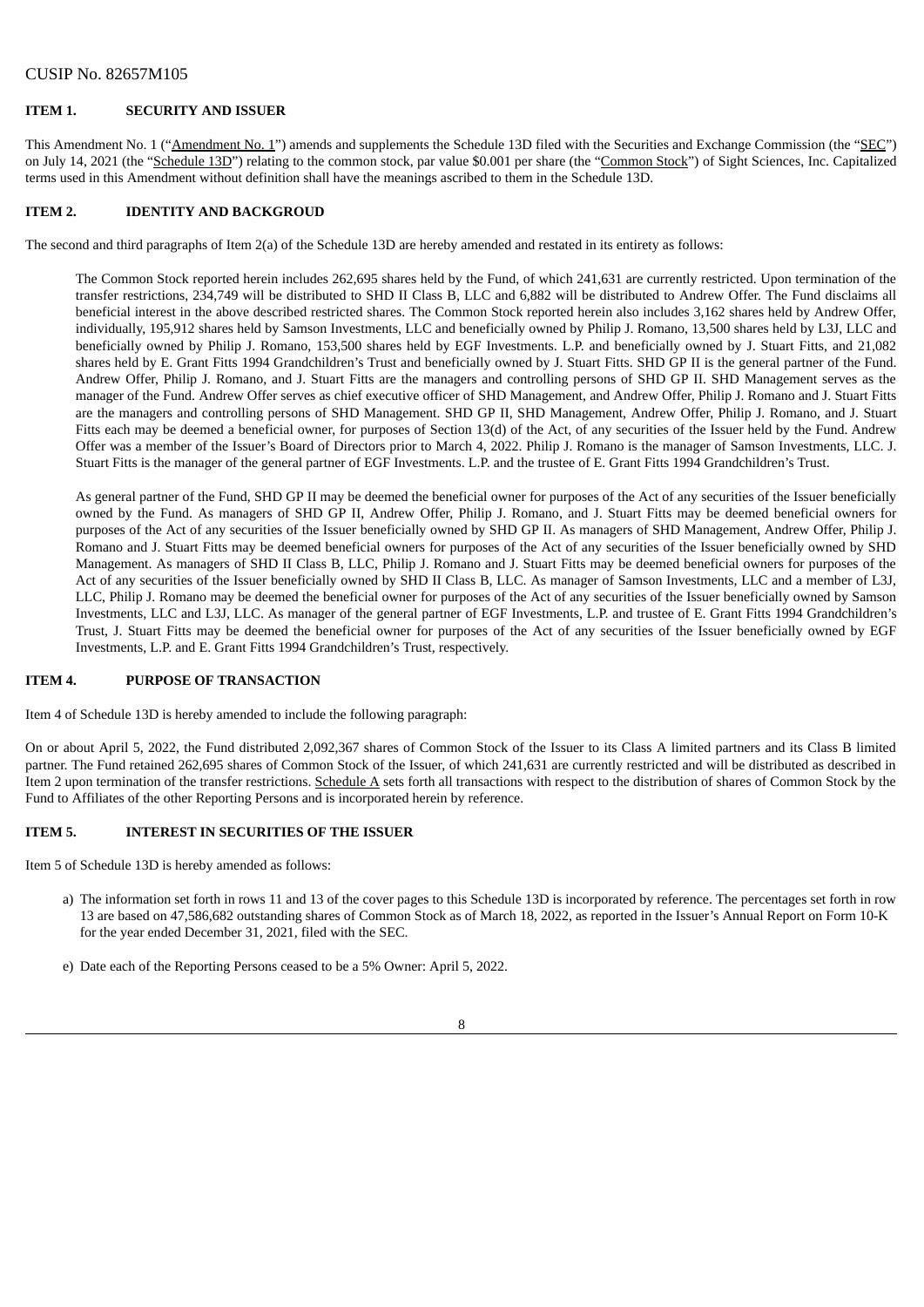#### **SIGNATURES**

After reasonable inquiry and to the best of my knowledge and belief, I certify that the information set forth in this statement is true, complete and correct.

Dated: April 15, 2022

# **SCIENTIFIC HEALTH DEVELOPMENT II, LTD.**,

a Texas limited partnership

By: SHD GP II, LLC, a Texas limited liability company Its: General Partner

By: /s/ Andrew Offer Andrew Offer Chief Executive Officer

**SHD GP II, LLC**, a Texas limited liability company

By: /s/ Andrew Offer Andrew Offer Chief Executive Officer

# **SHD MANAGEMENT, LLC**,

a Texas limited liability company

By:/s/ Andrew Offer Andrew Offer Chief Executive Officer

/s/ Andrew Offer Andrew Offer

/s/ Philip J. Romano Philip J. Romano

/s/ J. Stuart Fitts J. Stuart Fitts